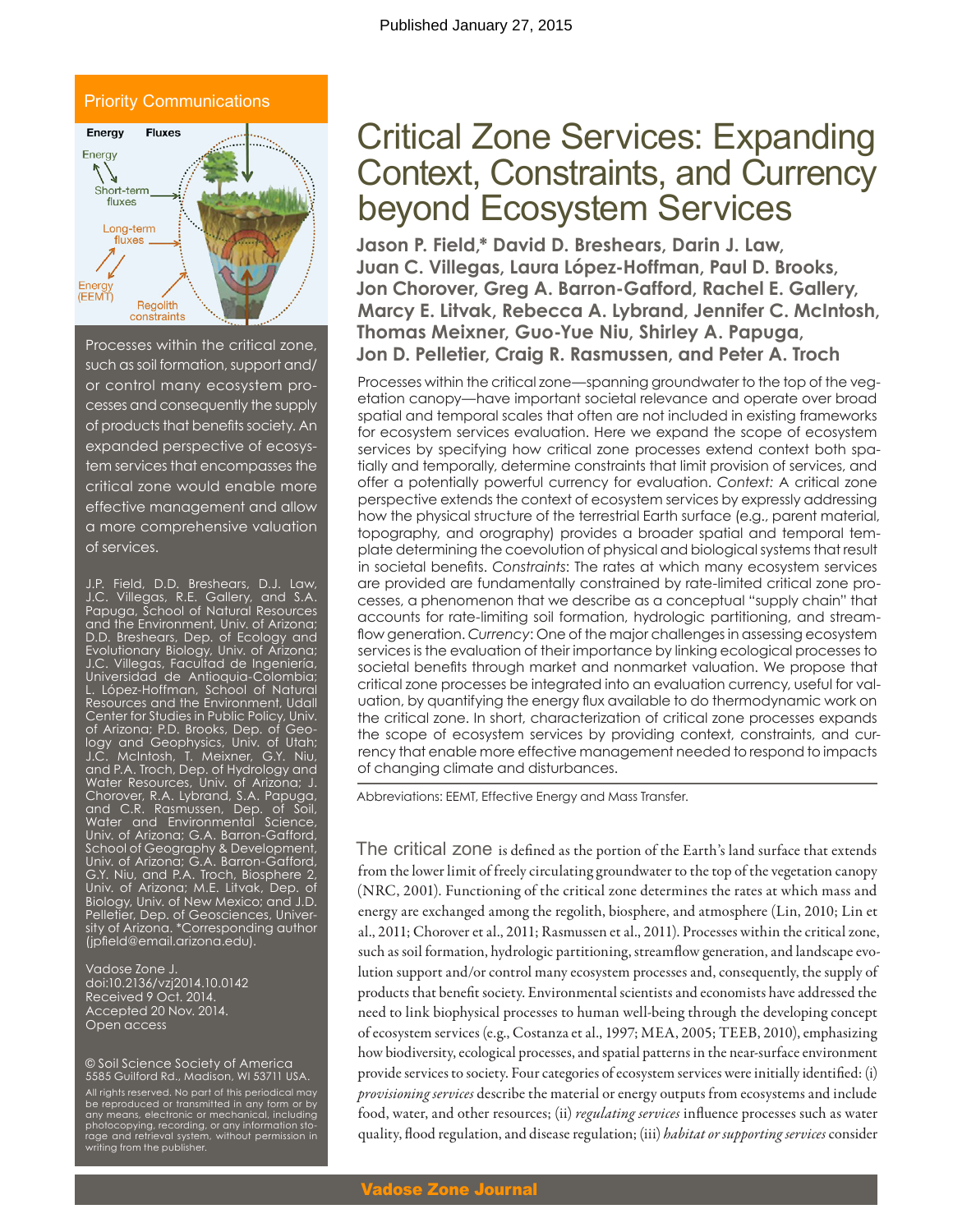everything that an individual plant or animal needs to survive, including maintenance of genetic diversity; and (iv) *cultural services* consider recreational, educational, and aesthetic aspects (TEEB, 2010). These categories have been widely applied (deGroot et al., 2010; López-Hoffman et al., 2010; Watanabe and Ortega, 2011), although ongoing debate remains about how to best implement them under a variety of situations (Bateman et al., 2013a,b; Boyd et al., 2013; Obst et al., 2013).

A common challenge in evaluating and valuing ecosystem services is the convergence of ecosystem processes that occur at multiple spatial and temporal scales. Through incorporation of a critical zone perspective into this evaluation, ecosystem processes can be viewed as a complex function of mechanisms, including those extending deeper into the subsurface and farther back in geological time than is normally probed in ecology (noting though that prior climate and time gradient analyses have identified mechanistic linkages between substrate weathering and ecosystem processes; Chadwick et al., 1999; Vitousek et al., 2010). We believe that the concept of critical zone services can communicate the relevance of basic critical zone research to society for human well-being (Brantley et al., 2007; Banwart et al., 2011). This becomes particularly important as we use science to address growing societal needs in the face of increased population, landscape alteration, and climate change. Recent work has identified key linkages between ecosystem services and economic decision making (e.g., deGroot et al., 2010; Bateman et al., 2013a), and this framework has been further expanded to focus on soil services (van der Putten et al., 2004; Wardle et al., 2004; Haygarth and Ritz, 2009; Robinson et al., 2013). Insights obtained by focusing on soil services can be further expanded by considering a critical zone perspective. Most research on ecosystem services has been focused primarily on surface processes that depend on and are constrained by their interaction with subsurface critical zone processes (e.g., Dominati et al., 2010). Therefore, an improved bridge is needed between ecosystem services and the constraints thereon associated with critical zone processes. Because subsurface critical zone processes affect society, an expanded perspective of ecosystem services that encompasses the critical zone—*critical zone services* (Banwart et al., 2011, 2013; see also NSF Program Solicitation 12-575; [http://](http://www.nsf.gov/pubs/2012/nsf12575/nsf12575.htm) [www.nsf.gov/pubs/2012/nsf12575/nsf12575.htm,](http://www.nsf.gov/pubs/2012/nsf12575/nsf12575.htm) accessed 5 Dec. 2014)—would allow a more comprehensive valuation of services that benefit societal needs.

A critical zone perspective places different emphasis on services relative to an ecosystem perspective, such as relative consideration of geomorphological evolution of landscape vs. species distribution on the landscape, soil formation vs. soil constraints on plant growth, nutrient production vs. nutrient uptake, and carbon storage vs. carbon flux. In this paper we propose expansion of the scope of ecosystem services by specifying how critical zone processes (i) extend the *context* of ecosystem services spatially and temporally, (ii) determine *constraints* that limit rates of key ecosystem processes

that lead to services, and (iii) offer a potentially relevant unified *currency* for the evaluation needed before valuing ecosystem services. We briefly discuss each of these three points—context, constraints, and currency—and then explore them more thoroughly in the sections below.

A critical zone perspective extends the context of ecosystem services by expressly addressing how the physical structure of the terrestrial Earth surface (e.g., parent material, topography, and orography) provides a broader spatial and temporal template determining the coevolution of physical and biological systems that result in societal benefits. More specifically, a critical zone perspective expands the traditional focus on ecological processes and spatial patterns in the near-surface environment by considering the full extent of the vertical weathering profile (a geomorphic template wherein bedrock production of saprolite and soil supports the establishment of the vegetation canopy), allowing improved integration of processes that determine constraints that limit provision of ecosystem services. Rates at which many ecosystem services are provided are fundamentally constrained by critical zone processes (Chadwick et al., 1999; Rockström et al., 2009; Dominati et al., 2010). We describe this as a conceptual "supply chain" that accounts for ratelimiting processes, such as soil formation, hydrologic partitioning, and streamflow generation. One of the major challenges in assessing ecosystem services is linking ecological processes to societal benefits through market and nonmarket valuation; we propose that critical zone processes can be integrated into a currency that can be used for more effective management and evaluation of ecosystem services. We propose that an energy-related metric can aid in the evaluation and valuation of ecosystem processes and services occurring in the critical zone, similar to those proposed in the ecological economics literature (e.g., Patterson, 1998). One such energy-related currency is the capacity to perform physical and chemical work on the subsurface (Rasmussen et al., 2011; Kleidon et al., 2012), which permeates multiple spatial and temporal scales relevant to the critical zone.

# **Context**

The context of an environmental system identifies key components of a system of interest and how these components relate to each other and to fundamental processes within the system. Ecosystems are climate-sensitive drivers of long-term critical zone evolution (Chadwick et al., 1999; Rasmussen et al., 2011), and the evolved structure of porous soil and bedrock affects how an ecosystem responds to perturbation (Lin, 2010). Services are the ways in which physical and biogeochemical processes (e.g., soil formation) provide benefits to society. Services deriving from critical zone processes provide expanded context in that they are sensitive to how climatic and lithologic variations affect the long-term evolution of soil and regolith (Fig. 1). Services include conversion of minerals and nutrients from unavailable lithic forms to biologically available forms, weathering-induced carbon sequestration,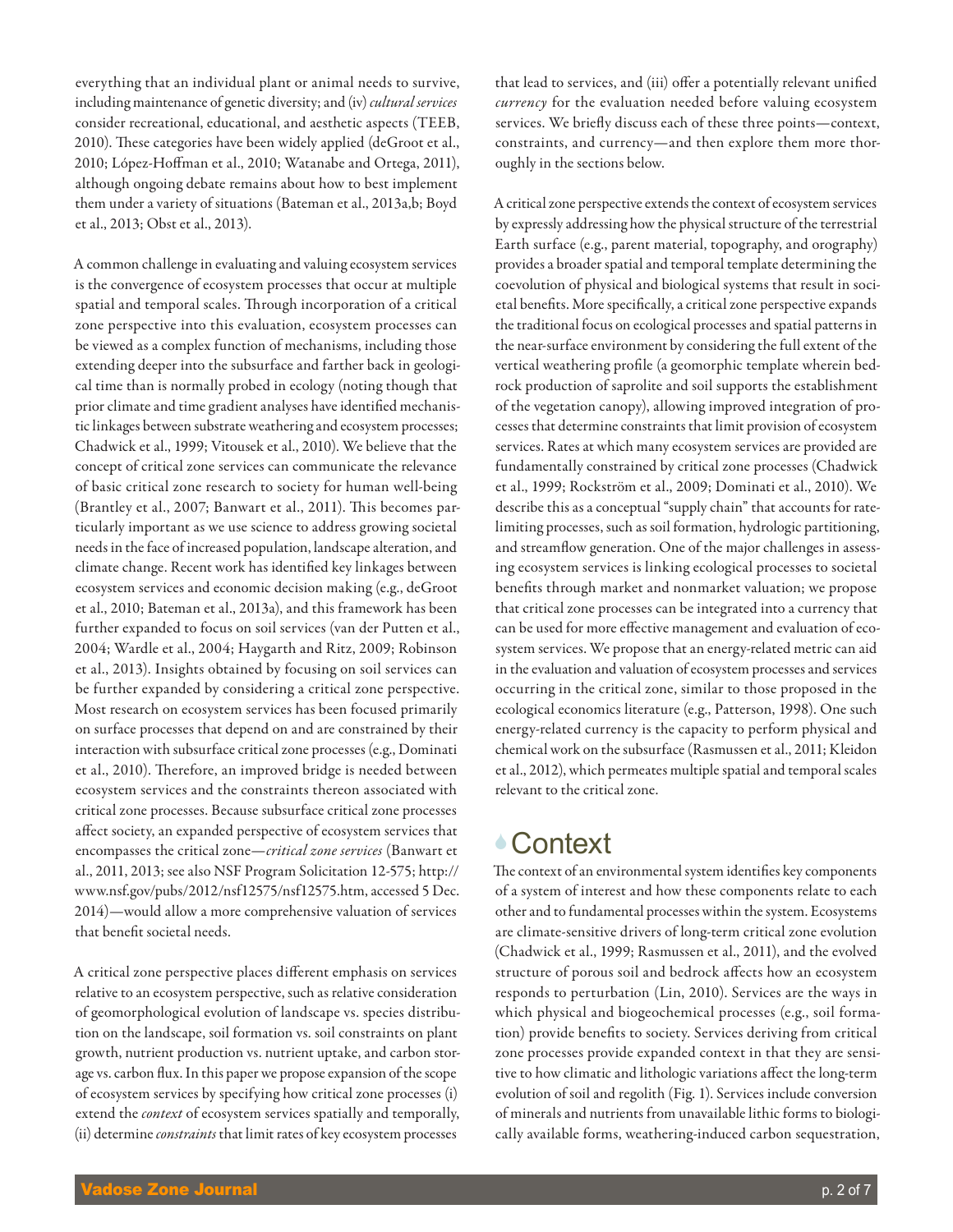

that enable more effective management and valuation of ecosystem services (adapted from MEA, 2005).

flood attenuation, and attenuation of pollutants (Banwart et al., 2013). Critical zone development occurs over longer time scales than ecosystem succession (Chadwick et al., 1999; Vitousek et al., 2003). For example, thousands to millions of years of interaction among organisms, water, gas, rock, and organic matter are required for the geomorphic production of a steady-state soil and biomass cover (Pelletier et al., 2013) and the formation of reactive interfaces (Chorover et al., 2007) that affect ecosystem carbon and water exchanges and the dynamics of stream chemical discharges (Perdrial et al., 2014). Just as critical zone science seeks to understand the subsurface weathering profile and its impact on regulating climate, nourishing ecosystems, and controlling water quality/quantity, critical zone services must be derived from biotic and geologic processes throughout that depth explored by freely circulating groundwater. The coupling of biotic and geologic processes within the critical zone produce "nonrenewable" (on human time scales) natural resources, such as soils, drainage networks, and groundwater flow systems. Expanding ecosystem dynamics in the context of critical zone processes will provide a more comprehensive understanding of fundamental processes that are critical for improved evaluation of ecosystem services.

# **Constraints**

Constraints provide location-specific limits for both goods and services. The amount and rates at which ecosystem services are provided are fundamentally constrained by the geologic and biologic processes within the critical zone relative to societal demands (Fig. 1). A guiding framework for describing the functioning of the critical zone (and consequently ecosystem functioning) is a conceptual "supply chain" that accounts for rate-limiting processes such as soil formation (Heimsath et al., 1997), carbon stabilization (Torn et al., 1997), groundwater recharge (De Vries and Simmers, 2002; Green et al., 2011), and hydrologic partitioning (McGuire and

McDonnell, 2006). Processes and associated services are controlled by rate-limiting steps that constrain the ability of the system to supply societal benefits (e.g., López-Hoffman et al., 2013), providing an extended perspective of this analogous supply chain.

Hence, the rate at which society benefits from ecosystem services is ultimately dependent on rate-limiting critical zone processes. These processes operate over geologic time scales (thousands to millions of years) rather than those time scales traditionally associated with ecosystem succession (tens to hundreds of years) and may also extend into much greater depths (hundreds of meters) than is typically studied by terrestrial ecosystem scientists (Riebe et al., 2015). Therefore, a better bridge is needed to quantify the effects of those critical zone services, thus expanding the context and time scale of the supply chain. By explicitly considering larger spatial and temporal scales and associated critical zone processes, we can enable land managers to better predict anticipated deliveries of ecosystem services; that is, they would consider the supply chain more explicitly. Achieving this goal will require effective translation of critical zone research for land management clientele. A key factor affecting the supply chain of critical zone services is disturbance, such as wildfire, which alters a slow process, such as soil formation with a series of rapid processes, such as organic matter loss and erosion (González-Pérez et al., 2004; Mataix-Solera et al., 2011). By considering critical zone processes, one can better manage ecosystem services in the context of disturbances. This shift in thinking is important because disturbances are a key modulator, interrupting or catalyzing ecosystem services, or, in some cases driving "disservices," which have negative effects on society (e.g., post wildfire flooding destroying infrastructure, or negative hydrological and microclimate change following drought-triggered forest die-off) (Schröter et al., 2005; Lyytimäki et al., 2008; Lyytimäki and Sipilä, 2009; deGroot et al., 2010; Breshears et al., 2011; Boyd et al., 2013).

### **Currency**

Currency is critical to the evaluation of societally relevant processes and services that often are quantified in diverse units (currencies). A key challenge in using the concept of ecosystem services to integrate consideration of ecological processes into societal decision-making is valuation of ecosystem services (e.g., Foley et al., 2005; Wunder, 2005; Havstad et al., 2007; Robinson et al., 2012; Graham et al., 2013). Thorough ecosystem service valuation requires understanding the multiple ecological inputs for a given ecosystem service output, often expressed in different currencies (DeFries et al., 2005; Barbier, 2012; Parks and Gowdy, 2013). Many ecosystem processes underlying ecosystem services are complex and difficult to simplify and as such may be poorly understood by managers and decision-makers. The use of energy as a valuation currency by managers and decision-makers has been shown to be fundamental to accounting in ecosystems (e.g., Odum, 1957), and the foundation of ecological economics is based largely on energy accounting (e.g., Hall, 2004). Energy that does work in developing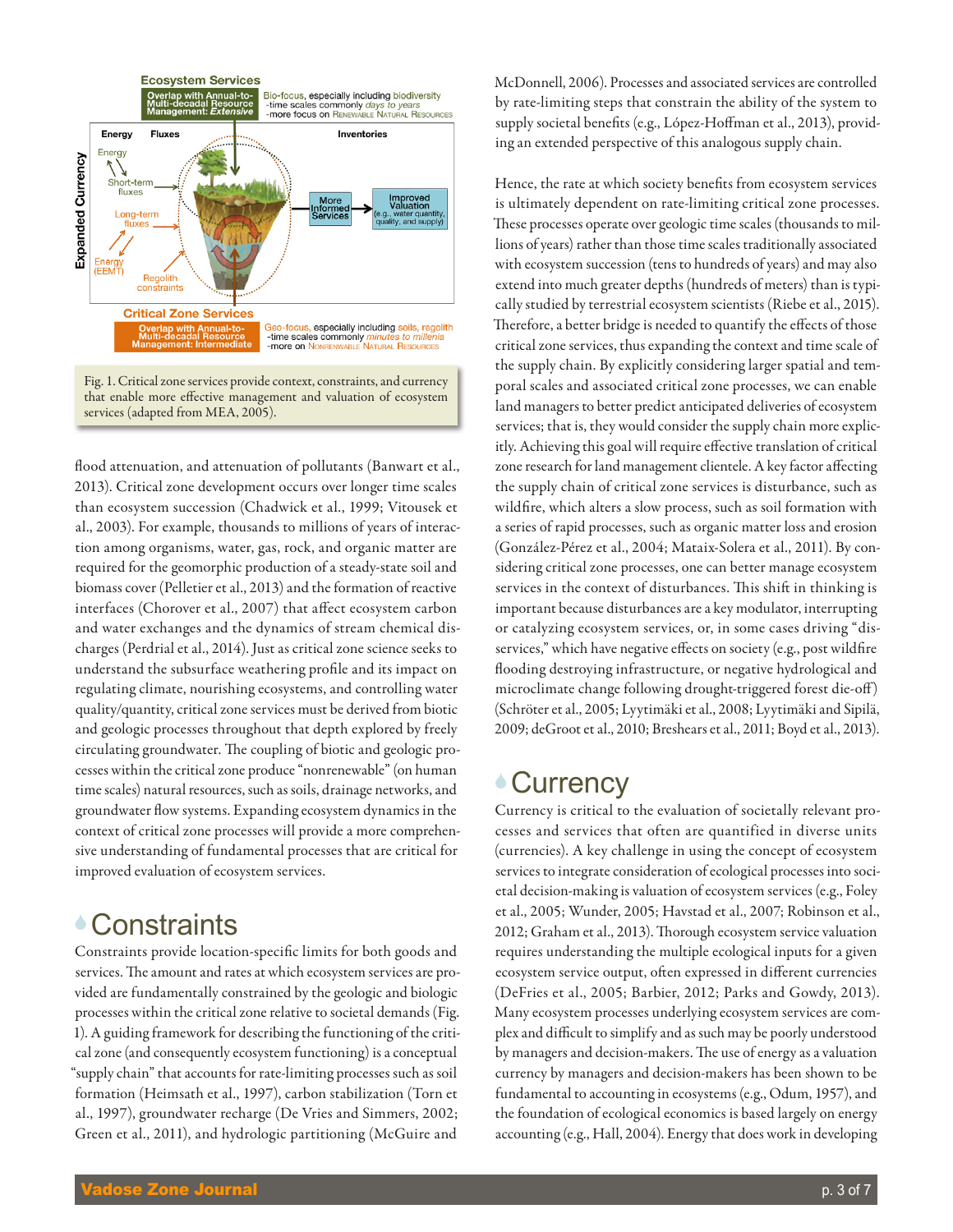the structure of the critical zone (as quantified, e.g., by Rasmussen et al., 2011; Kleidon et al., 2012) is effectively stabilizing services into the future as opposed to energy that flows through the system quickly, providing limited services. For example, carbon storage or water storage in the critical zone is a valued service, but carbon in the atmosphere provides limited services and is in most cases considered undesirable (Banwart et al., 2013). Recently, a method was developed for quantifying the energy and mass flowing into the critical zone from effective precipitation and primary production into a simple collapsed metric, enabling an expanded approach for valuing ecosystem services (Fig. 1). This approach can be further expanded to include other relevant energy and mass fluxes into the critical zone. More specifically, critical zone processes can be integrated into an evaluation currency by quantifying the amount of energy available to perform physical, chemical, and biological work on the subsurface, described as Effective Energy and Mass Transfer (EEMT, expressed in W m−2; Rasmussen et al., 2011). The EEMT is a strong predictor of key critical zone characteristics, including soil development and regolith depth, aspect controls on critical zone properties, and mean water transit times (Broxton et al., 2009; Chorover et al., 2011). In this sense, EEMT is a simple collapsed metric of the key energy and mass fluxes through the critical zone that are directly related to critical zone processes and therefore may result in societal benefits through ecosystem services. By incorporating a metric such as EEMT in critical zone services evaluations, land managers cannot only assess current provision of services (ecosystem service approach) but also, and perhaps more importantly, the potential provision of services based on the available energy to perform ecosystem work, ultimately resulting in societal benefits. Although it is beyond the scope of this paper to specifically apply EEMT quantitatively, its application elsewhere has allowed, for example, researchers to compare the potential services provided by different soil types by expressing the degree of soil development in energy units (Rasmussen et al., 2011).

# 6Expanding Ecosystem **Services**

We suggest that a critical zone perspective expands the current perspectives on ecosystem services in terms of context, constraints, and currency. With a longer time scale, more geo-cognizant perspective of services could aid in improving natural resource management (Fig. 1). Current perspectives on ecosystem services can effectively be expanded to incorporate critical zone processes explicitly, focusing more strongly on soils, weathered bedrock, and the role that the vertical profile below the surface plays in regulating climate and carbon storage, nourishing ecosystems, and controlling water quality and quantity (USEPA, 2013). The current framework often does not explicitly account for the interconnected nature of critical zone systems and the importance of critical zone processes in establishing surface flow networks, landscape connectivity, and groundwater flow systems.

Although many ecosystem services overlap directly with human management time scales, such as water quality and flood regulation, critical zone services require consideration of both shorter and longer time scales relative to human management (e.g., Vitousek et al., 2004). Importantly, for some services, explicit consideration of longer time scales relative to management time scales can inform and improve management (e.g., Rockström et al., 2009). Disturbances are a driving and recurring force over millennial critical zone time scales (e.g., Orem and Pelletier, 2015), but they are inherently disruptive over annual to multi-decadal time scales that correspond to ecosystem processes and management (MEA, 2005; TEEB, 2010). On the basis of these fundamental differences, we highlight several examples of how explicit consideration of critical zone services with respect to context, constraints, and currency can potentially help to improve management and valuation of ecosystem services (Table 1, building on Costanza et al., 1997; Haygarth and Ritz, 2009).

We pose the following actions as a catalyst for further advancing understanding of critical zone services within and beyond the relevant interdisciplinary research communities: (i) partnering with ecologists, (ii) engaging with stakeholders, and (iii) valuing ecosystem services. On partnering with ecologists, the community would be well served by research that explicitly links critical zone science and services, interfacing as needed with the ecological community to draw on their advances and to identify complementary differences in emphasis. On engagement with stakeholders, the framework of critical zone services provides a common tool to learn more directly from managers, policymakers, and stakeholders what critical zone services are most important in different settings and how science can be most helpful in those contexts. For example, engaging with managers on how critical zone structure provides constraints to landscape response to short-term climate and ecosystem change, as well as rapid change associated with disturbances, will enable more effective management and valuation of ecosystem services. Regarding valuation of services, the community of critical zone scientists has a unique opportunity to engage with managers to conduct quantitative evaluation of services that derive from the coupling of biotic and geologic processes within the critical zone. Overall, advancing assessment of critical zone services represents a major, timely challenge. A critical zone perspective can expand the context, constraints, and currency of ecosystem services by providing an improved bridge between ecosystem services and the constraints thereon associated with critical zone processes. This framework can enable more effective management and valuation of ecosystem services, which is needed to respond to impacts of changing climate and associated disturbances.

#### Acknowledgments

This work was supported by the National Science Foundation for the Jemez River Basin–Santa Catalina Mountains Critical Zone Observatory (NSF-EAR-0724958 and NSF-EAR-1331408), with additional support from NSF EF-1340624 and the Arizona Ag Experiment Station. We especially thank other Jemez Mountain Basin–Santa Catalina Mountains Critical Zone Observatory team members for related discussion.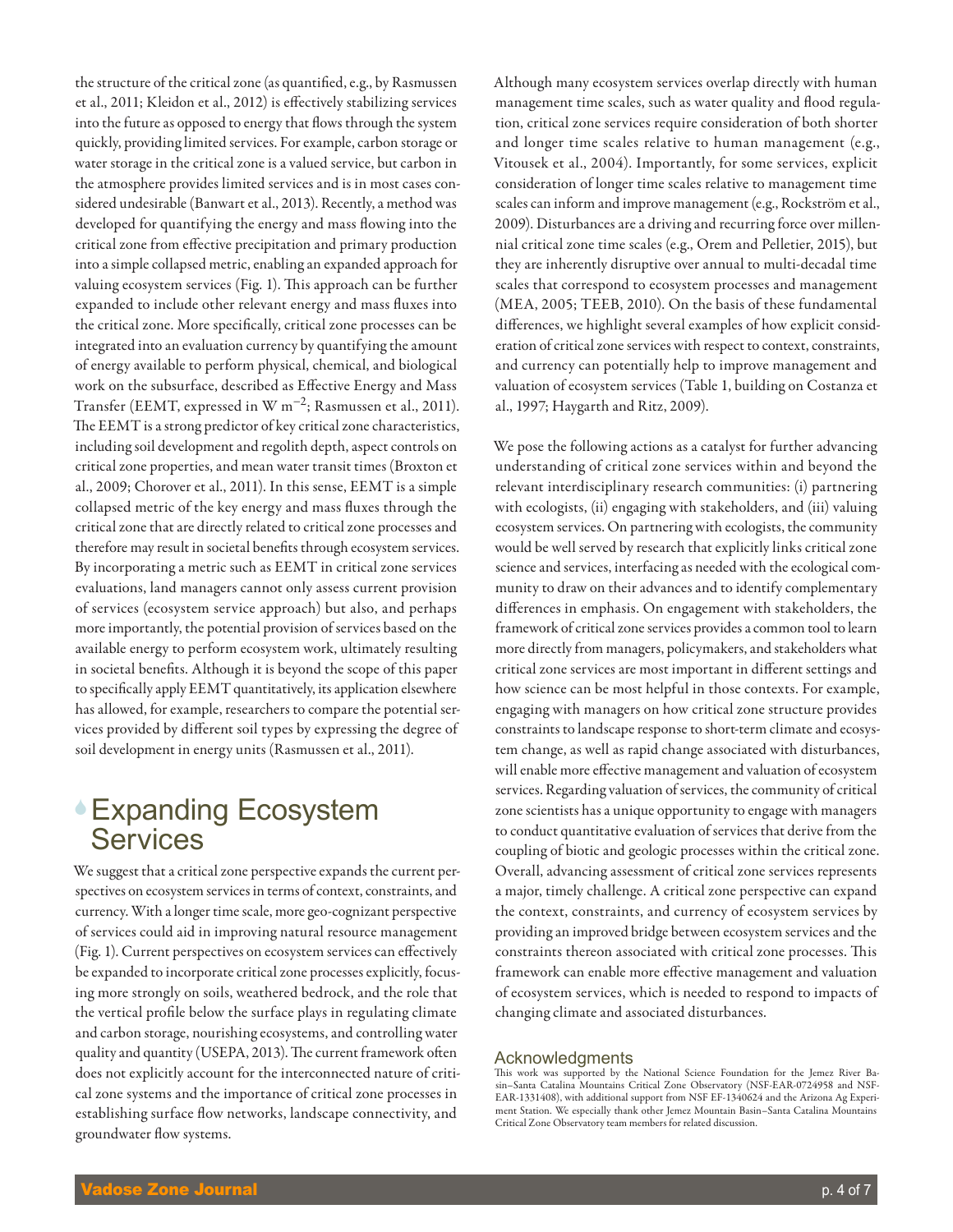Table 1. Expanding context, constraints, and currency for ecosystem services by considering a critical zone perspective (modified from Costanza et al., 1997; Haygarth and Ritz, 2009).

|                                       | Context                                                                                                                                                                             | Constraints                                                                                                                                         | Currency                                                                                            |
|---------------------------------------|-------------------------------------------------------------------------------------------------------------------------------------------------------------------------------------|-----------------------------------------------------------------------------------------------------------------------------------------------------|-----------------------------------------------------------------------------------------------------|
| <b>Provisioning Services</b>          |                                                                                                                                                                                     |                                                                                                                                                     |                                                                                                     |
| Water storage                         | Expand focus on shorter-term water<br>retention to include longer-term water<br>retention and supply                                                                                | Surface water storage is constrained<br>by longer-term water retention (e.g.,<br>surface recharge to groundwater)                                   | Water supply                                                                                        |
| Food supply                           | Expand current perspective on crop<br>and livestock production to include<br>provisioning source material                                                                           | Crop and livestock production are<br>constrained by soil productivity (e.g.,<br>topsoil, mineral, aggregates)                                       | Food security                                                                                       |
| <b>Habitat or Supporting Services</b> |                                                                                                                                                                                     |                                                                                                                                                     |                                                                                                     |
| <b>Primary Production</b>             | Expand biological focus on plant<br>productivity to include geophysical<br>processes from soil to groundwater                                                                       | Long-term primary production is<br>constrained by rate-limiting processes<br>in soil (e.g., soil genesis, fertility and<br>erodibility)             | Production of agricultural crops,<br>bioenergy crops, timber, forage, and<br>livestock              |
| Soil Formation                        | Expand ecosystem-centered view to<br>include longer geo-cognizant time<br>scales                                                                                                    | Rate of soil formation is constrained<br>by longer-term geophysical processes<br>(e.g., weathering of parent material)                              | Water storage and purification, nutrient<br>storage, carbon sequestration                           |
| Nutrient Cycling                      | Expand current framework to include<br>longer-term storage and processing of<br>nutrients                                                                                           | Nutrient cycling is constrained by<br>biogeochemical processes in soil (e.g.,<br>mineralization and immobilization)                                 | Supports primary production, helps<br>prevents eutrophication                                       |
| <b>Regulating Services</b>            |                                                                                                                                                                                     |                                                                                                                                                     |                                                                                                     |
| Water quality regulation              | Expand shorter-term focus to include<br>longer time scales and deeper depths                                                                                                        | Hydrological supply rates (e.g.,<br>groundwater supply)                                                                                             | Filtration and buffering                                                                            |
| Water supply regulation               | Expand focus on vegetation<br>management to include more<br>emphasis on soils and geology                                                                                           | Water supply management (e.g.,<br>irrigation, flood control)                                                                                        | Regulation of hydrological flows                                                                    |
| Gas regulation                        | Expand shorter-term focus on plant and Greenhouse gas regulation (e.g., mineral Regulation of atmospheric chemical<br>microbe responses to include longer<br>time scale constraints | weathering rates)                                                                                                                                   | composition                                                                                         |
| Climate regulation                    | Explicitly incorporate geochemical<br>controls on biologically mediated<br>climate processes                                                                                        | Vegetation responses (e.g., respiration<br>and photosynthesis) are constrained<br>by geochemical processes (e.g.,<br>weathering and soil formation) | Regulation of global temperature,<br>precipitation, and environmental<br>processes                  |
| <b>Cultural Services</b>              |                                                                                                                                                                                     |                                                                                                                                                     |                                                                                                     |
| Recreation                            | Expand ecotourism focus on biodiversity Geologic aesthetic value (e.g., Grand<br>to include more geotourism focus on<br>geological features                                         | Canyon)                                                                                                                                             | Providing a platform for recreational<br>activity                                                   |
| Cognitive                             | Expand current perspectives related<br>to biodiversity to include geological<br>features                                                                                            | Educational and scientific value (e.g.,<br>Yellowstone)                                                                                             | Opportunities for noncommercial<br>activities (e.g., aesthetics, education,<br>and spiritual value) |

# **References**

- Banwart, S., S.M. Bernasconi, J. Bloem, W. Blum, M. Brandao, S. Brantley, F. Chabaux, C. Duffy, P. Kram, G. Lair, L. Lundin, N. Nikolaidis, M. Novak, P. Panagos, K.V. Ragnarsdottir, B. Reynolds, S. Rousseva, P. de Ruitern, P. van Gaansn, W. van Riemsdijk, T. White, and B. Zhang. 2011. Soil processes and functions in critical zone observatories: Hypotheses and experimental design. Vadose Zone J. 10:974–987. doi:[10.2136/](10.2136/vzj) [vzj](10.2136/vzj)2010.0136
- Banwart, S.A., J. Chorover, J. Gaillardet, D. Sparks, T. White, S. Anderson, A. Aufdenkampe, S. Bernasconi, S.L. Brantley, O. Chadwick, W.E. Dietrich, C. Duffy, M. Goldhaber, K. Lehnert, N.P. Nikolaidis, and K.V. Ragnarsdottir. 2013. Sustaining Earth's critical zone. Report of an International Workshop on Critical Zone Observatory Science. 9–11 Nov. University of Delaware, Newark. Available http://www.czen.org/ files/czen/Sustaining-Earths-Critical-Zone\_FINAL-290713.pdf.
- Barbier, E.B. 2012. Progress and challenges in valuing coastal and marine ecosystem services. Rev. Environ. Econ. Policy 6:1–19.
- Bateman, I.J., A.R. Harwood, G.M. Mace, R.T. Watson, D.J. Abson, B. Andrews, A. Binner, A. Crowe, B.H. Day, S. Dugdale, C. Fezzi, J. Foden, D. Hadley, R. Haines-Young, M. Hulme, A. Kontoleon, A.A. Lovett, P.

Munday, U. Pascual, J. Paterson, G. Perino, A. Sen, G. Siriwardena, D. van Soest, and M. Termansen. 2013a. Bringing ecosystem services into economic decision making: Land use in the United Kingdom. Science 341:45–50.

- Bateman, I.J., A.R. Harwood, G.M. Mace, R.T. Watson, D.J. Abson, B. Andrews, A. Binner, A. Crowe, B.H. Day, S. Dugdale, C. Fezzi, J. Foden, D. Hadley, R. Haines-Young, M. Hulme, A. Kontoleon, A.A. Lovett, P. Munday, U. Pascual, J. Paterson, G. Perino, A. Sen, G. Siriwardena, D. van Soest, and M. Termansen. 2013b. Ecosystem services: Response. Science 342:421–422.
- Boyd, I.L., P.H. Freer-Smith, C.A. Gilligan, and H.C.J. Godfray. 2013. The consequence of tree pests and diseases for ecosystem services. Science 342:1235773 doi[:10.1126/science](10.1126/science).1235773.
- Brantley, S.B., M.B. Godhaber, and K.V. Ragnarsdottir. 2007. Crossing disciplines and scales to understand the Critical Zone. Elements 3:307–314.
- Breshears, D.D., L. López-Hoffman, and L.J. Graumlich. 2011. When ecosystem services crash: Preparing for big, fast, patch climate change. Ambio 40:256–263.
- Broxton, P.D., P.A. Troch, and S.W. Lyon. 2009. On the role of aspect to quantify water transit times in small mountainous catchments. Water Resour. Res. 45. doi:10.1029/2008wr007438.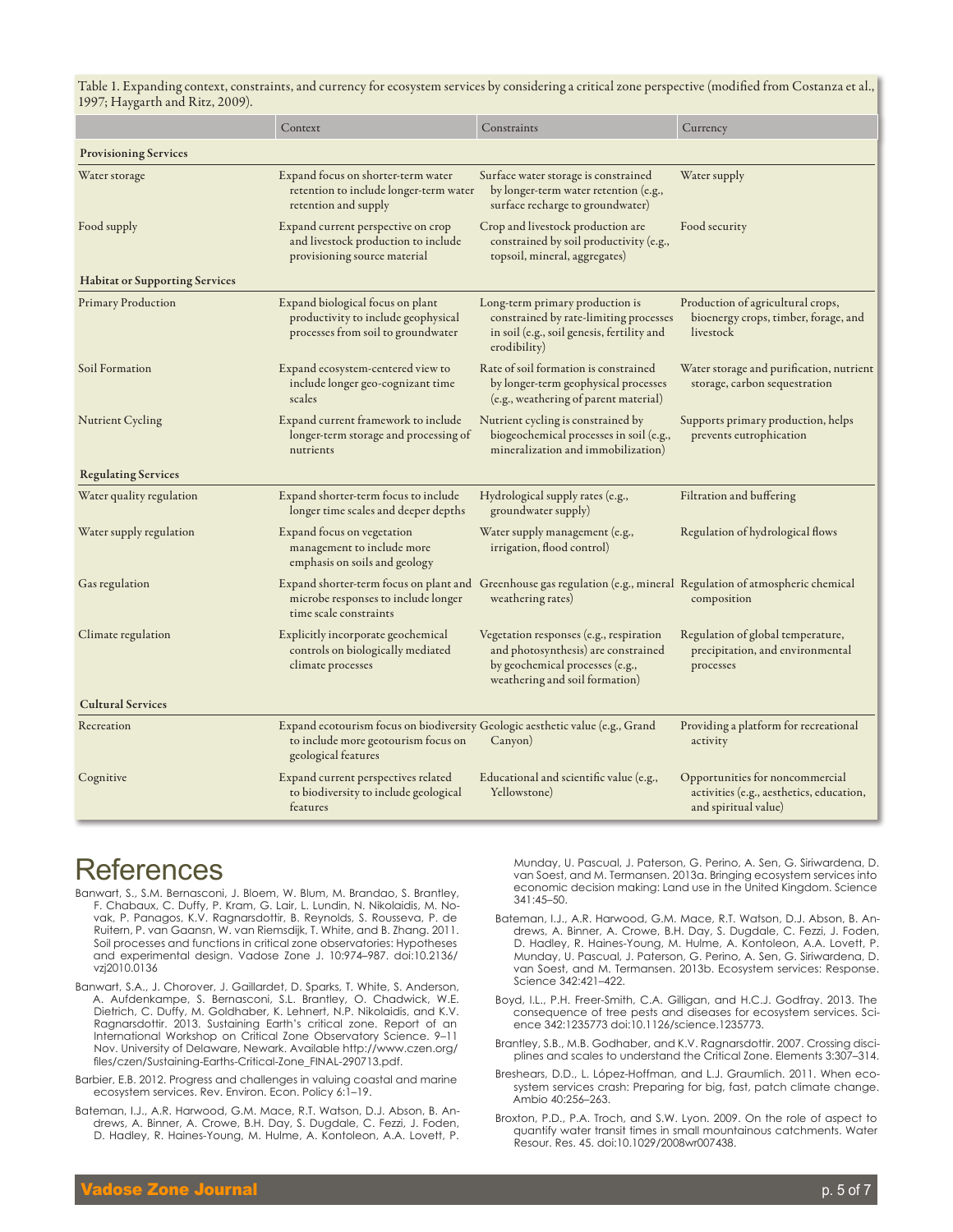- Chadwick, O.A., L.A. Derry, P.M. Vitousek, B.J. Huebert, and L.O. Hedin. 1999. Changing sources of nutrients during four million years of ecosystem development. Nature 397:491–497.
- Chorover, J., R. Kretzschmar, F. Garcia-Pichel, and D.L. Sparks. 2007. Soil biogeochemical processes within the critical zone. Elements 3:321–326.
- Chorover, J., P.A. Troch, C. Rasmussen, P. Brooks, J. Pelletier, D.D. Breshears, T. Huxman, K. Lohse, J. McIntosh, T. Meixner, S. Papuga, M. Schaap, M. Litvak, J. Perdrial, A. Harpold, and M. Durcik. 2011. How water, carbon, and energy drive critical zone evolution: The Jemez-Santa Catalina Critical Zone Observatory. Vadose Zone J. 10:884–899.
- Costanza, R., R. d'Arge, R. de Groot, S. Farberk, M. Grasso, B. Hannon, K. Limburg, S. Naeem, R.V. O'Neill, J. Paruelo, R.G. Raskin, P. Suttonkk, and M. van den Belt. 1997. The value of the world's ecosystem services and natural capital. Nature 387:253–260.
- DeFries, R., S. Pagiola, W.L. Adamowicz, H.R. Akçakaya, A. Arcenas, S. Babu, D. Balk, U. Confalonieri, W. Cramer, F. Falconí, S. Fritz, R. Green, E. Gutiérrez-Espeleta, K. Hamilton, R. Kane, J. Latham, E. Matthews, T. Ricketts, T.X. Yue. N. Ash, and J. Thönell. 2005. Analytical approaches for assessing ecosystem condition and human well-being. In: Ecosystems and human well-being. Current State and Trends: Findings of the Condition and Trends Working Group, Vol. 1. Island Press, Washington, DC. p. 37–71.
- De Vries, J.J., and I. Simmers. 2002. Groundwater recharge: An overview of processes and challenges. Hydrogeol. J. 10:5–17.
- deGroot, R.S., R. Alkemade, L. Braat, L. Hein, and L. Willemen. 2010. Challenges in integrating the concept of ecosystem services and values in landscape planning, management and decision making. Ecol. Complex. 7:260–272.
- Dominati, E., M. Patterson, and A. Mackay. 2010. A framework for classifying and quantifying the natural capital and ecosystem services of soils. Ecol. Econ. 69:1858–1868.
- Foley, J.A., R. DeFries, G.P. Asner, C. Barford, G. Bonan, S.R. Carpenter, F.S. Chapin, M.T. Coe, G.C. Daily, H.K. Gibbs, J.F. Helkowski, T. Holloway, E.A. Howard, C.J. Kucharik, C. Monfreda, J.A. Patz, I.C. Prentice, N. Ramankutty, and P.K. Snyder. 2005. Global consequences of land use. Science 309:570–574.
- González-Pérez, J.A., F.J. González-Vila, G. Almendros, and H. Knicker. 2004. The effect of fire on soil organic matter– a review. Environ. Int. 30:855–870.
- Graham, A., H. Ferrier, D. Mitchell, C. Jones, and P. Bicknell. 2013. Ecosystem services: The farmers' challenge. Science 342:420–421.
- Green, T.R., M. Taniguchi, H. Kooi, J.J. Gurdak, D.M. Allen, K.M. Hiscock, H. Treidel, and A. Aureli. 2011. Beneath the surface of global change: Impacts of climate change on groundwater. J. Hydrol. 405:532–560.
- Hall, C. 2004. Ecosystems and Energy: History and Overview. In: C.J. Cleveland, editor, Encyclopedia of energy. Vol. 2. Elsevier, Amsterdam. p. 141–155.
- Havstad, K.M., D.P.C. Peters, R. Skaggs, J. Brown, B. Bestelmeyer, E. Fredrickson, J. Herrick, and J. Wright. 2007. Ecological services to and from rangelands of the United States. Ecol. Econ. 64:261–268.
- Haygarth, P.M., and K. Ritz. 2009. The future of soils land use in the UK: Soil systems for the provision of land-based ecosystem services. Land Use Policy 26:S187–S197.
- Heimsath, A.M., W.E. Dietrich, K. Nishiizumi, and R.C. Finkel. 1997. The soil production function and landscape equilibrium. Nature 388:358–361.
- Kleidon, A., E. Zehe, and H. Lin. 2012. Thermodynamic limits of the critical zone and their relevance to hydropedology. In: H. Lin, editor, Hydropedology: Synergistic integration of soil science and hydrology. Academic Press, Walthman, MA. p. 243–281.
- Lin, H. 2010. Earth's critical zone and hydropedology: Concepts, characteristics and advances. Hydrol. Earth Syst. Sci. 14:24–45.
- Lin, H., J.W. Hopmans, and D.D. Richter. 2011. Interdisciplinary sciences in a global network of Critical Zone Observatories. Vadose Zone J. 10:781–785. doi[:10.2136/vzj](10.2136/vzj)2011.0084
- López-Hoffman, L., D.D. Breshears, C.D. Allen, and M.D. Miller. 2013. Key landscape ecology metrics for assessing climate change adaptation options: Rate of change and patchiness of impacts. Ecosphere 4. doi:<10.1890/ES>13-00118.1
- López-Hoffman, L., R.G. Varady, K.W. Flessa, and P. Balvanera. 2010. Ecosystem services across borders: A framework for transboundary conservation policy. Front. Ecol. Environ 8:84–91.
- Lyytimäki, J., L.K. Petersen, B. Normander, and P. Bezák. 2008. Nature as a nuisance? Ecosystem services and disservices to urban lifestyle. Environ. Sci. 5:161–172.
- Lyytimäki, J., and M. Sipilä. 2009. Hopping on one leg—The challenge of ecosystem disservices for urban green management. Urban For. Urban Green. 8:309–315.
- Mataix-Solera, J., A. Cerdà, V. Arcenegui, A. Jordán, and J.M. Zavala. 2011. Fire effects on soil aggregation: A review. Earth Sci. Rev. 109:44–60.
- McGuire, K.J., and J.J. McDonnell. 2006. A review and evaluation of catchment transit time modeling. J. Hydrol. 330:543–563.
- Millennium Ecosystem Assessment (MEA). 2005. Ecosystems and human well-being: Synthesis. Island Press, Washington, DC.
- National Research Council (NRC). 2001. Basic research opportunities in the earth sciences. National Academies Press, Washington, DC.
- Obst, C., B. Edens, and L. Hein. 2013. Ecosystem services: Accounting standards. Science 342:420.
- Odum, H.T. 1957. Trophic structure and productivity of Silver Springs, Florida. Ecol. Monogr. 27:55–112.
- Orem, C., and J.D. Pelletier. 2015. The predominance of post-wildfire denudation in the long-term evolution of forested, mountainous landscapes. Proc. Natl. Acad. Sci. USA (in press).
- Parks, S., and J. Gowdy. 2013. What have economists learned about valuing nature? A review essay. Ecosyst. Serv. 3:e1–e10.
- Patterson, M. 1998. Commensuration and theories of value in ecological economics. Ecol. Econ. 25:105–125.
- Perdrial, J.N., J. McIntosh, A. Harpold, P.D. Brooks, X. Zapata-Rios, J. Ray, T. Meixner, T. Kanduc, M. Litvak, P.A. Troch, and J. Chorover. 2014. Stream water carbon controls in seasonally snow-covered mountain catchments: Impact of inter-annual variability of water fluxes, catchment aspect and seasonal processes. Biogeochemistry 118:273–290.
- Pelletier, J.D., G.A. Barron-Gafford, D.D. Breshears, P.D. Brooks, J. Chorover, M. Durcik, C.J. Harman, T.E. Huxman, K.A. Lohse, R. Lybrand, T. Meixner, J.C. McIntosh, S.A. Papuga, C. Rasmussen, M. Schaap, T.L. Swetnam, and P.A. Troch. 2013. Coevolution of nonlinear trends in vegetation, soils, and topography with elevation and slope aspect: A case study in the sky islands of southern Arizona. J. Geophys Res. Earth 118:741–758.
- Rasmussen, C., P.A. Troch, J. Chorover, P. Brooks, J. Pelletier, and T.E. Huxman. 2011. An open system energy-based framework for predicting critical zone structure and function. Biogeochemistry 102:15–29 doi:10.1007/s10533-010-9476-8.
- Riebe, C., W. Hahm, and S. Brantley. 2015. Going deep to quantify limits on weathering in the Critical Zone. Earth Surf. Process. Landf. (in press).
- Robinson, D.A., N. Hockley, D.M. Cooper, B.A. Emmett, A.M. Keith, I. Lebron, B. Reynolds, E. Tipping, A.M. Tye, C.W. Watts, W.R. Whalley, H.I.J. Black, G.P. Warren, and J.S. Robinson. 2013. Natural capital and ecosystem services, developing an appropriate soils framework as a basis for valuation. Soil Biol. Biochem. 57:1023–1033.
- Robinson, D.A., N. Hockley, E. Dominati, I. Lebron, K.M. Scow, B. Reynolds, B.A. Emmett, A.M. Keith, L.W. de Jonge, P. Schjønning, P. Moldrup, S.B. Jones, and M. Tuller. 2012. Natural capital, ecosystem services, and soil change: Why soil science must embrace an ecosystems approach. Vadose Zone J. 11. doi:<10.2136/vzj>2011.0051
- Rockström, J., W. Steffen, K. Noone, Å. Persson, F.S. Chapin, III, E.F. Lambin, T.M. Lenton, M. Scheffer, C. Folke, H.J. Schellnhuber, B. Nykvist, C.A. de Wit, T. Hughes, S. van der Leeuw, H. Rodhe, S. Sörlin, P.K. Snyder, R. Costanza, U. Svedin, M. Falkenmark, L. Karlberg, R.W. Corell, V.J. Fabry, J. Hansen, B.H. Walker, D. Liverman, K. Richardson, P. Crutzen, and J.A. Foley. 2009. A safe operating space for humanity. Nature 461:472–475.
- Schröter, D., W. Cramer, R. Leemans, I.C. Prentice, M.B. Araujo, N.W. Arnell, A. Bondeau, H. Bugmann, T.R. Carter, C.A. Gracia, A.C. de la Vega-Leinert, M. Erhard, F. Ewert, M. Glendining, J.I. House, S. Kankaanpaa, R.J.T. Klein, S. Lavorel, M. Lindner, M.J. Metzger, J. Meyer, T.D. Mitchell, I. Reginster, M. Rounsevell, S. Sabate, S. Sitch, B. Smith, J. Smith, P. Smith, M.T. Sykes, K. Thonicke, W. Thuiller, G. Tuck, S. Zaehle, and B. Zierl. 2005. Ecosystem service supply and vulnerability to global change in Europe. Science 310:1333–1337.
- TEEB. 2010. The economics of ecosystems and biodiversity: mainstreaming the economics of nature: A synthesis of the approach, conclusions and recommendations of TEEB. [http://doc.teebweb.org/wp-con](http://doc.teebweb.org/wp-content/uploads/Study and Reports/Reports/Synthesis report/TEEB Synthesis Report 2010.pdf)[tent/uploads/Study%20and%20Reports/Reports/Synthesis%20report/](http://doc.teebweb.org/wp-content/uploads/Study and Reports/Reports/Synthesis report/TEEB Synthesis Report 2010.pdf) [TEEB%20Synthesis%20Report%202010.pdf](http://doc.teebweb.org/wp-content/uploads/Study and Reports/Reports/Synthesis report/TEEB Synthesis Report 2010.pdf) (accessed 5 Dec. 2014)
- Torn, M.S., S.E. Trumbore, O.A. Chadwick, P.M. Vitousek, and D.M. Hendricks. 1997. Mineral control of soil organic carbon storage and turnover. Nature 389:170–173.
- USEPA. 2013. The importance of water to the U.S. Economy. MC 4101M Synthesis Rep. Office of Water, Washington, DC.